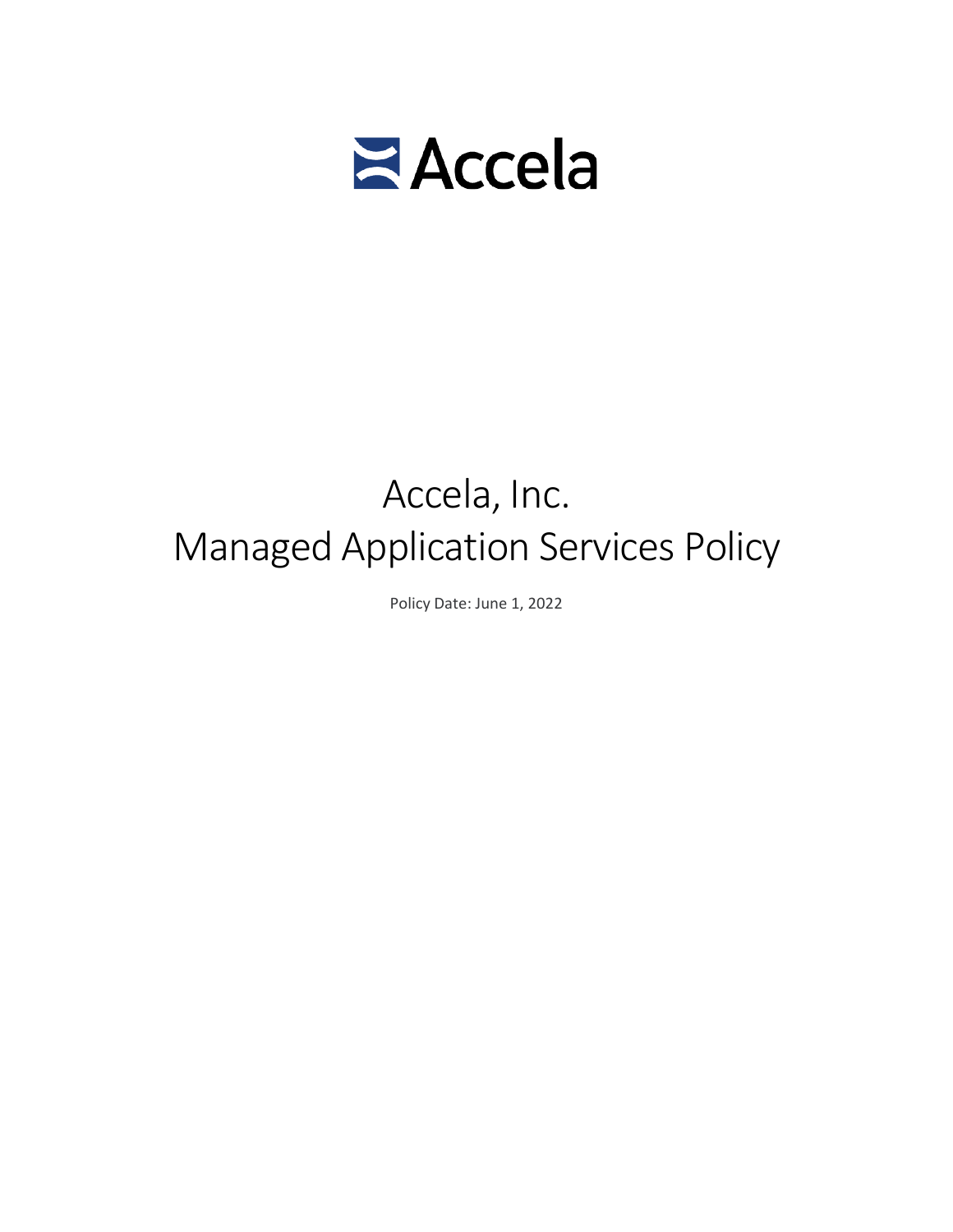# **Contents**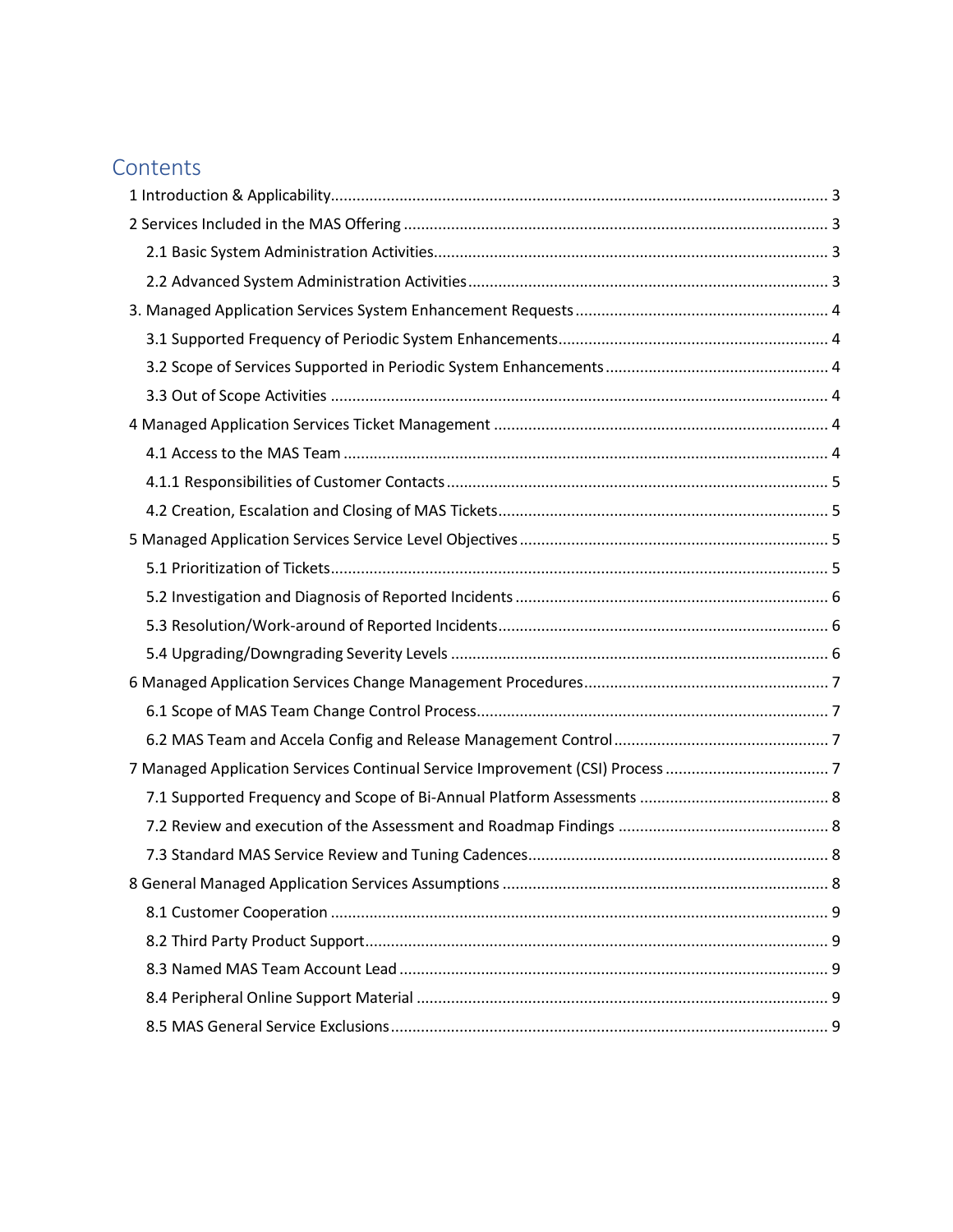# <span id="page-2-0"></span>1 Introduction & Applicability

This Accela, Inc. ("Accela") Managed Application Services Policy ("the "Policy") governs the terms under which Accela provides Managed Application Services (the "MAS") and is also subject to the Subscription Services Agreement ("Agreement") entered into between Accela and the purchaser of such services ("Customer"). The Policy may be updated from time to time by Accela in its sole discretion. This policy only applies to Customers that have purchased Accela Managed Application Services support.

The Policy describes the terms and conditions for Accela's delivery of the MAS offering for the day-today management of your Accela SaaS platform application. Only those services expressly detailed herein are included within the scope of the MAS offering and all other services are excluded including, but not limited to, the specific exclusions included herein for clarity.

The MAS does not replace the Accela Customer Support or Professional Services and all MAS customers will still be required to carry standard or preferred Customer Support services for the monitoring and incident management of their SaaS platform.

# <span id="page-2-1"></span>2 Services Included in the MAS Offering

<span id="page-2-2"></span>This section covers the specific activities that will be included within the MAS offering.

#### 2.1 Basic System Administration Activities

MAS includes both Basic and Advanced administration activities. This section includes those basic administration tasks immediately below and advanced administration tasks are detailed in the following section. All activities that are not expressly included in Sections 2.1, 2.2, 3.1 and 3.2 are deemed out of scope of the MAS offering.

- Ticketing intake/entry from named Customer Contacts
- MAS Ticket monitoring and oversight
- Accela Support team ticket routing and oversight for required support items
- Creation of Accela platform user accounts
- Disabling/deleting of Accela platform user accounts
- Password Changes for Accela platform user accounts
- Adding/modifying Accela platform user permissions and groups (limited to 2 per month)
- Service pack testing support

### <span id="page-2-3"></span>2.2 Advanced System Administration Activities

The advanced systems administration activities included within the scope of the MAS are as follows.

- Escalation for advanced troubleshooting needs of in-scope items
- Proactive guidance on agency-led testing for major releases
- Optimization Assessment and Road Map (twice annually)
- Periodic Solution Releases (limited to 1 quarterly release, as further set forth in Section
	- Adding new workflows
	- **Modifications of existing workflows**
	- **Business rule automation development and modifications**
	- **Fee calculation development and modifications**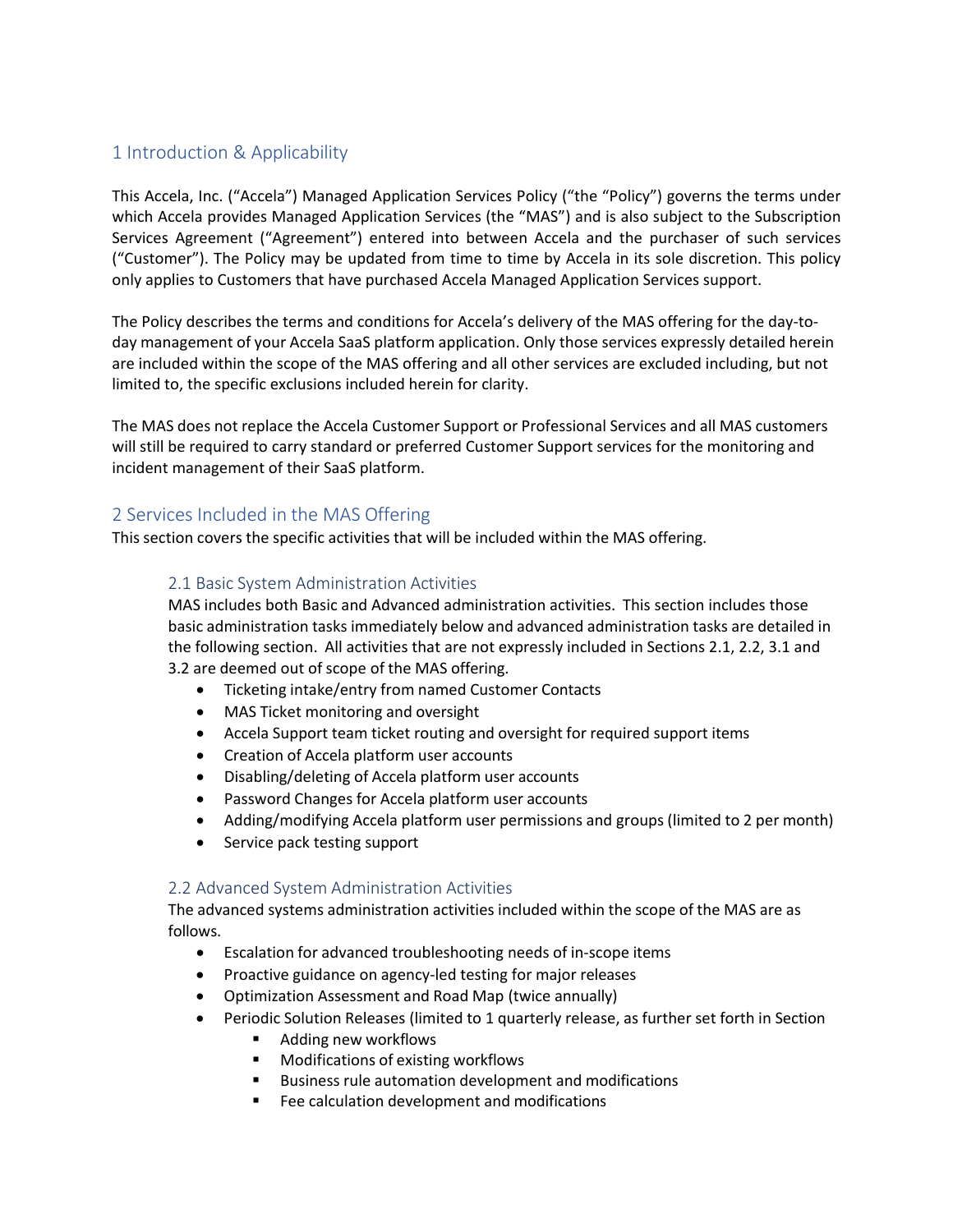- **Urgent configuration issue resolution**
- **•** Development and modification of reports
- Advanced scripting and automation of existing configuration
- Enhancements to existing integrations (limited to 1 quarterly release)
- **IMPLEMENTER IMPLEMENT IMPLEM** Implementation of new product features (limited to 1 quarterly release)

#### <span id="page-3-0"></span>3. Managed Application Services System Enhancement Requests

<span id="page-3-1"></span>This section provides further detail into the scope of services related to periodic system enhancements provided in the MAS offering.

#### 3.1 Supported Frequency of Periodic System Enhancements

The MAS team will support (1) quarterly release for customer enhancements. The following list denotes all activities supported in the quarterly enhancements.

- Configuration changes to add/modify workflows
- Configuration changes to develop/modify/automate business rules
- Configuration changes to develop/modify fee calculations
- Development and modification of reports
- Advanced scripting and automation of existing configuration

#### <span id="page-3-2"></span>3.2 Scope of Services Supported in Periodic System Enhancements

The MAS team will work with the named Customer Contacts on a prioritized list of items to be included in the upcoming quarterly release and what will need to be deferred to a later, subsequent enhancement release cycle.

The scoping and estimating process of what can be included within the quarterly release is the sole discretion of the MAS team and other pertinent Accela staff (as needed). Any urgent requirement that would push the scope of the quarterly enhancements beyond what is deemed feasible by the MAS team will require a separate Professional Services engagement.

#### <span id="page-3-3"></span>3.3 Out of Scope Activities

For the purposes of clarity and without limitation, the activities listed below are always deemed outside of the scope of the MAS. All out of scope services would be subject to additional professional services fees and delivered only upon mutual agreement of the parties.

- Implementation of new record types
- Implementation of new integrations (interfaces)
- On-site support
- Customer's end-user support
- Customer end-user helpdesk ticketing intake or processing
- Creation of any intellectual property

### <span id="page-3-4"></span>4 Managed Application Services Ticket Management

<span id="page-3-5"></span>This section covers the MAS service request ticketing, escalation processes and management.

#### 4.1 Access to the MAS Team

Each customer may designate up to four (4) named employees (the "Customer Contacts") to open, escalate and close out tickets. Only such Customer Contacts will have the ability to open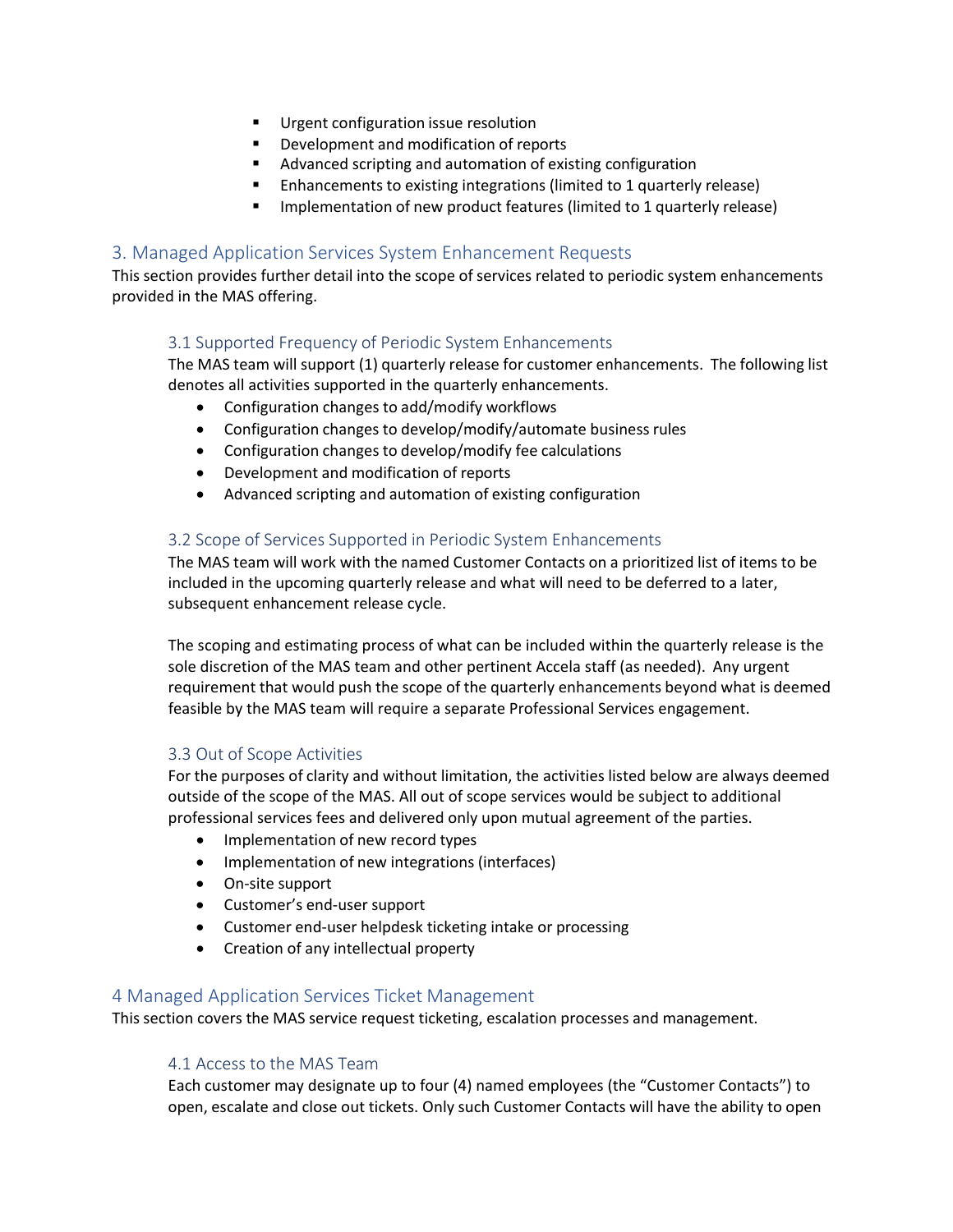tickets and interact with the MAS team. In the event required, Customer Contacts will have responsibility to manage any end user interactions and pass such information to the MAS team.

#### <span id="page-4-0"></span>4.1.1 Responsibilities of Customer Contacts

Customer Contacts shall be responsible for the following items.

- Opening all MAS requests via the Accela Success Community online portal, email submission or phone call options
- Handling all helpdesk and direct end-user support activities
- Overseeing your Agency's support case activity, working with the MAS team to help as needed to replicate reported system issues during the troubleshooting process
- Completing the Administrator Training offered as part of Accela's implementation and adoption programs

Possessing a sufficient working knowledge of the Agency's configured solution enabling them to provide detailed and accurate information to the MAS team in the tickets and, assisting Accela in replication of reported issues and further triaging of issues, as needed

# <span id="page-4-1"></span>4.2 Creation, Escalation and Closing of MAS Tickets

MAS help tickets can be opened via one of the three following methods detailed below. MAS staff is available to provide services, in English, to Customer Contacts from 4:00 A.M. until 6:00 P.M. Pacific Standard Time Monday through Friday, excluding Accela's observed holidays ("MAS Service Hours"). Regardless of method of submission, tickets shall be addressed using reasonable commercial efforts during MAS Service Hours.

- **Telephone.** Customer Contacts may submit tickets by calling **1 (888) 722-2352, extension 5** during the MAS Service Hours.
- **E-mail.** Tickets may be created twenty-four (24) hours per day, seven (7) days per week by sending an email to the dedicated support/MAS email box [– mas@accela.com.](mailto:support@accela.com)
- **Community Portal.** Tickets may further be created, tracked and managed twenty-four (24) hours per day, seven (7) days per week via the Accela Success Community Portal, located at [http://success.accela.com/s/.](http://success.accela.com/s/)
- Specific response, isolation and resolution times will be mandated by the appropriate Service Level Objective that applies to the MAS ticket in question as noted in this document. Both email and portal availability may be subject to system maintenance interruption from time to time and Accela shall make commercially reasonable efforts to inform customers in advance of such maintenance.

Notwithstanding the forgoing, to enable a timely response of Severity 1 and Severity 2 issues customers are required to submit such issues via Telephone and such tickets submitted through other means will not be responded to in accordance with the targeted response times and not subject to the applicable SLAs.

### <span id="page-4-2"></span>5 Managed Application Services Service Level Objectives

This section covers the service levels associated with the MAS. This section will solely be focused on the service level objectives that cover the Managed Application Service and all other SLAs for Standard and Preferred Support will be covered under those separate documents.

### <span id="page-4-3"></span>5.1 Prioritization of Tickets

Tickets will be worked in order of priority. Priorities are established by the MAS team on a per-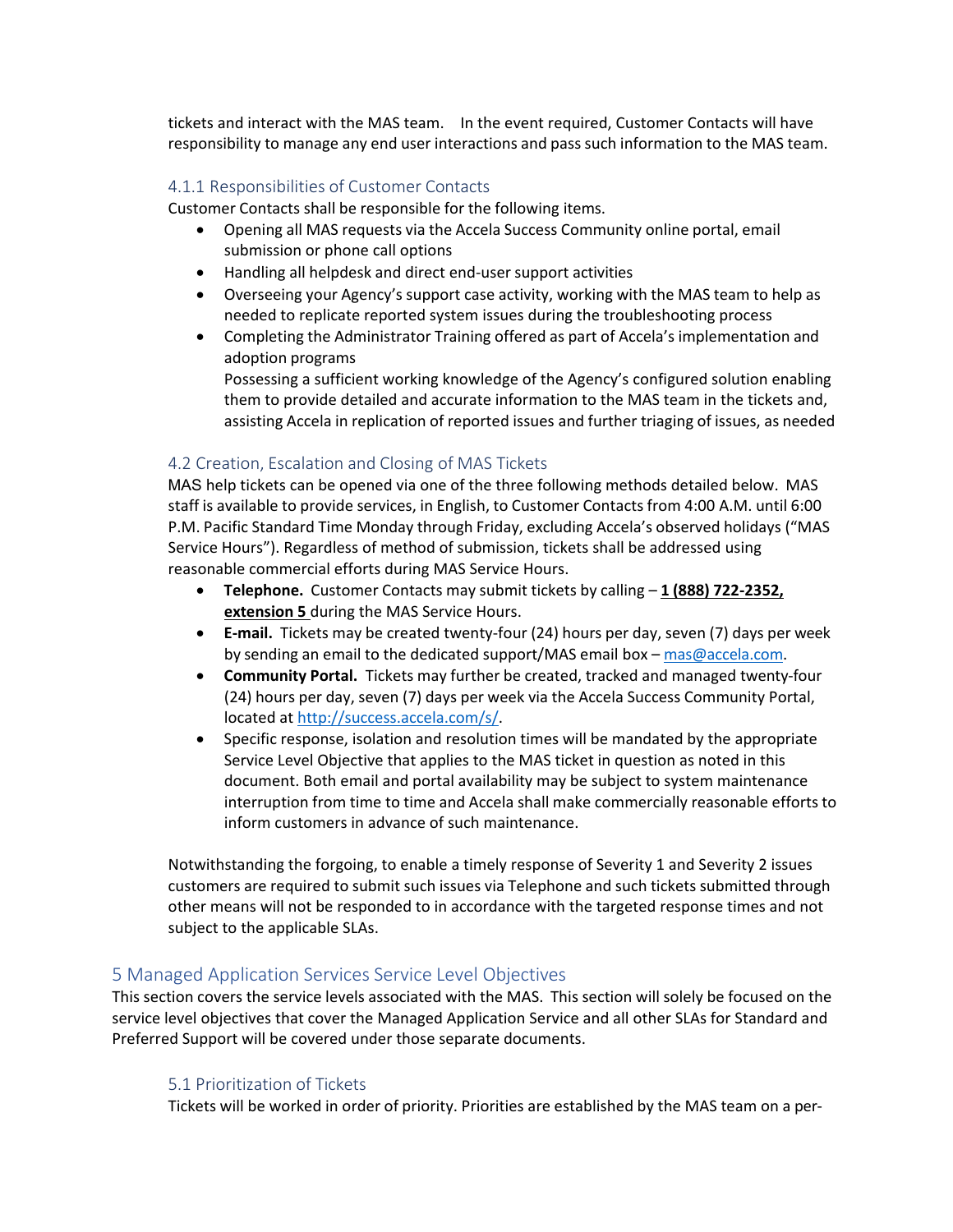ticket basis depending on a variety of factors, for example, severity, scope of impact, and Service Level Agreements/Targets (SLAs/SLTs).

#### <span id="page-5-0"></span>5.2 Investigation and Diagnosis of Reported Incidents

The MAS team will investigate and diagnose to determine the cause of the incident. Once the cause has been identified, the MAS team will update the ticket with the pertinent troubleshooting information and then proceed to the resolution phase.

## <span id="page-5-1"></span>5.3 Resolution/Work-around of Reported Incidents

After the incident cause has been identified, the MAS team will work to resolve the incident. The resolution process includes actions taken by the MAS team to restore functionality or implement a workaround. The MAS team may incorporate work-around solutions to restore substantial or partial functionality depending upon the complexity of the required resolution. In this case, the incident will remain open until resolved or closed by request of the customer. If the identified solution to a reported incident requires a substantive change to the customer's environment and a workaround has been provided the Accela reserves the right to downgrade the severity of the ticket once that resolution has been identified and communicated to the Customer Contacts until the resolution can be implemented (i.e., a given resolution that requires quarterly service packs, product release upgrades, etc.)

### <span id="page-5-2"></span>5.4 Upgrading/Downgrading Severity Levels

If, during the process of working a customer MAS ticket, the issue either warrants assignment of a higher severity level than currently assigned or no longer warrants the severity level currently assigned based on its current impact on the production operation of the customer's environment, then the severity level will be upgraded or downgraded accordingly to the severity level that most appropriately reflects its current impact at Accela's reasonable discretion. If the current priority of your MAS ticket requires a change in severity level you will be notified of this change by the MAS team in the form of an update to the ticket.

| <b>Priority</b><br><b>Level</b> | <b>Initial</b><br><b>Response</b><br><b>Time Target</b> | <b>Resolution/Work</b><br><b>Around Target</b> | <b>Business Impact Implications</b>                                                                                                                                                                                                                                                                                                                                                                                         |
|---------------------------------|---------------------------------------------------------|------------------------------------------------|-----------------------------------------------------------------------------------------------------------------------------------------------------------------------------------------------------------------------------------------------------------------------------------------------------------------------------------------------------------------------------------------------------------------------------|
| Severity 1<br>(Critical)        | 1 Hour*                                                 | 1 Business Day**                               | Is having a high impact on the affected Application<br>or Service with no acceptable bypass or workaround<br>as defined by the key users.                                                                                                                                                                                                                                                                                   |
| Severity 2<br>(High)            | 4 Hours*                                                | 2 Business<br>Days**                           | System or service functionality has become limited<br>or is working at marginally degraded capacity or<br>performance for multiple users AND no acceptable<br>bypass or workaround exists, as defined by the key<br>users $-$ or-<br>A Critical Function single user is unable to use a<br>system/service or a component of a system/service<br>that is necessary for him/her to perform his/her<br>critical work activity. |
| Severity 3                      | 8 Hours*                                                | <b>10 Business</b>                             | A single user is unable to use a system/service or a                                                                                                                                                                                                                                                                                                                                                                        |

### **Service Level Targets – Initial Ticket Response Time and Resolution/Workaround**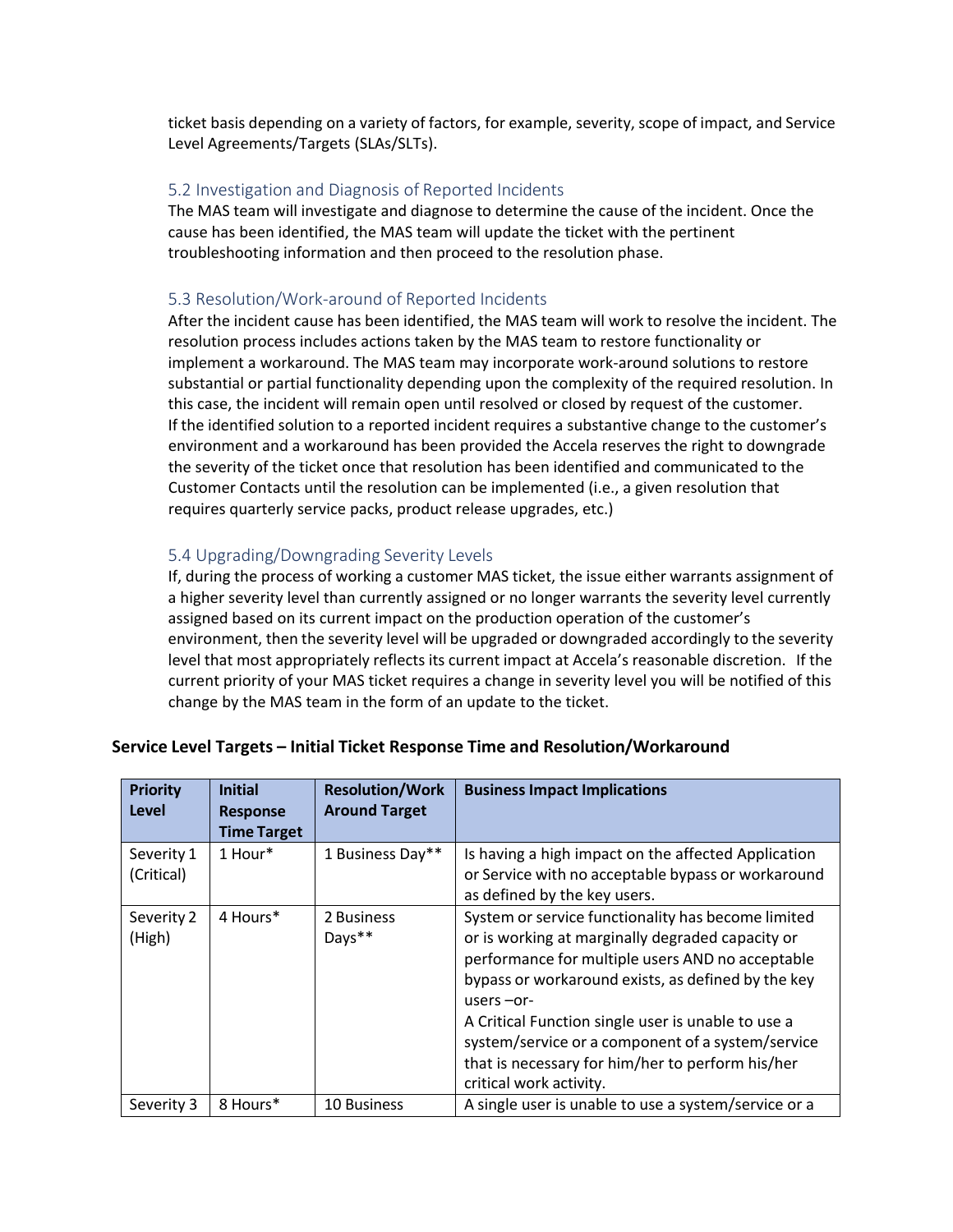| (Medium)   |           | Days**        | component of a system/service that is necessary for<br>him/her to perform his/her primary work activities - |
|------------|-----------|---------------|-------------------------------------------------------------------------------------------------------------|
|            |           |               | or-                                                                                                         |
|            |           |               | A system or service has encountered a non-critical                                                          |
|            |           |               | issue with minimal loss of functionality or is working                                                      |
|            |           |               | at minimally degraded capacity or performance.                                                              |
| Severity 4 | 24 Hours* | Scheduled for | Report of event not impacting work efficiency of a                                                          |
| (Low)      |           | Periodic      | single user - or- Any Standard Service Request                                                              |
|            |           | Quarterly     |                                                                                                             |
|            |           | Releases**    |                                                                                                             |

\* *Response times are MAS Service Hours. Severity Level 1 and 2 cases must be submitted via telephone. Severity Level 1 and 2 target initial response times do not apply to cases submitted electronically. \*\* Issue Isolation and Remediation time objectives are 14x5, on standard working days.*

# <span id="page-6-0"></span>6 Managed Application Services Change Management Procedures

This section covers how the MAS team will work with the named Customer Contacts to ensure that all support and enhancement activities align with the Accela change control process for all configuration, updates, and fixes.

### <span id="page-6-1"></span>6.1 Scope of MAS Team Change Control Process

The MAS team will work with the named Customer Contacts to relay all pertinent information related to the Accela change control process and the timing of any pertinent yearly updates and service pack releases. It will be the sole responsibility of the Customer Contacts to take the information supplied by the MAS team to update other customer staff or change control processes as required to adhere to stated customer policies for change control and configuration management.

The MAS team will not be responsible for directly interacting with customer's change control or configuration management processes and a customer contact will be required to facilitate any internal change control processes and related messaging.

### <span id="page-6-2"></span>6.2 MAS Team and Accela Config and Release Management Control

Once customer onboarding is completed the MAS team will take over the management of any Accela platform related changes and configuration updates. Any changes proposed by the customer will be required to be approved by the MAS team so that they can ensure any pertinent configuration changes and updates will adhere to the Accela change control and configuration management process and best practices.

Any changes to the customer's Accela Platform environment that are not vetted by the MAS team and have an adverse effect on the customer's Civic Applications or overall operating environment are outside the scope of the MAS.

### <span id="page-6-3"></span>7 Managed Application Services Continual Service Improvement (CSI) Process

This section covers the scope of services related to the MAS team's Continual Service Improvement process. This CSI process is intended to create standardized communication and review cadences to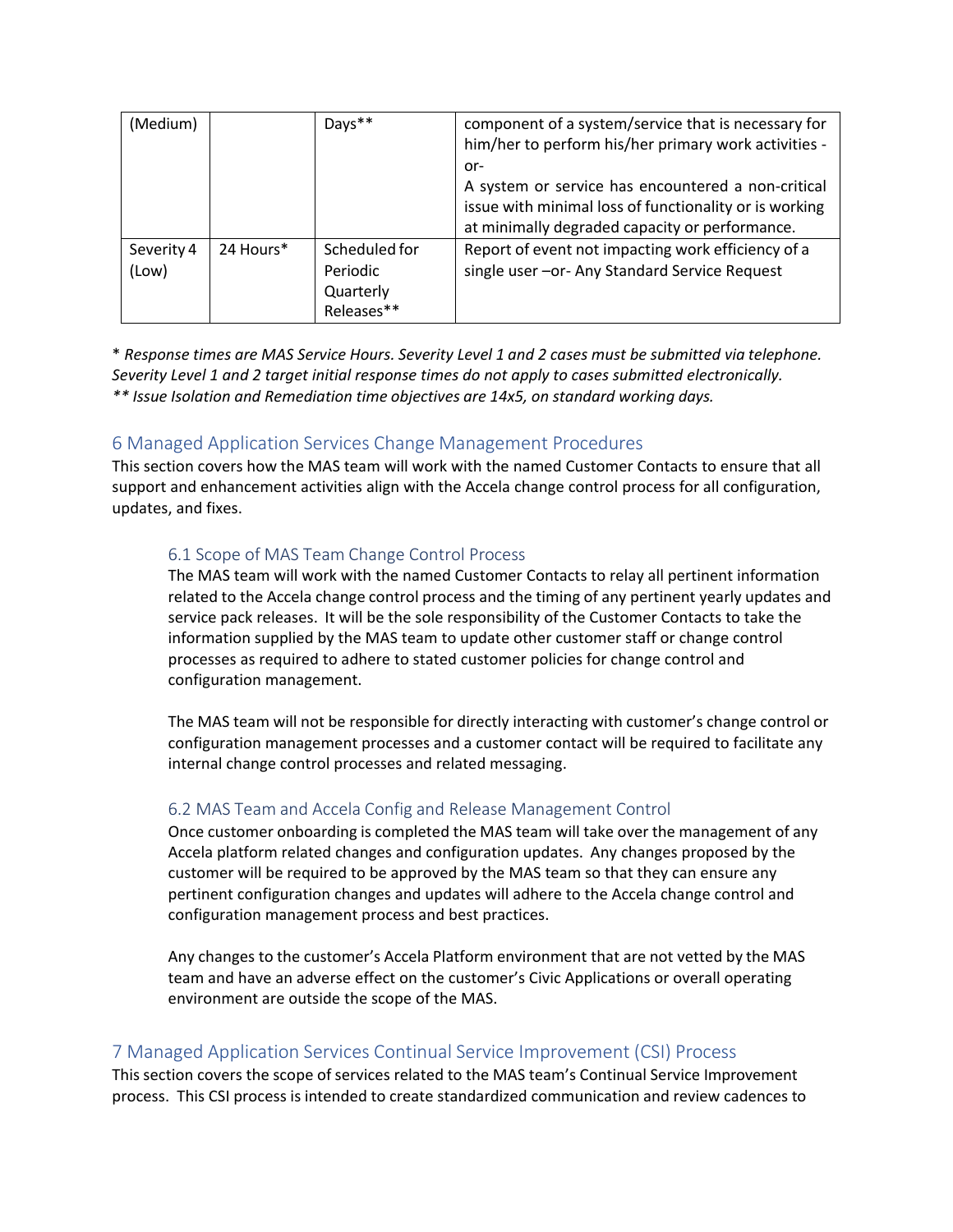ensure the MAS team is both receiving and providing feedback for service and platform improvement.

In order to facilitate continual improvement of the customers systems and operations, Accela will perform the following:

- Bi-Annual Platform Assessments and Recommendations
- <span id="page-7-0"></span>• Monthly Service Reviews

### 7.1 Supported Frequency and Scope of Bi-Annual Platform Assessments

As a part of the scope of included services for the MAS the MAS team will support two (2) annual platform assessment and recommendation sessions. These assessment and review sessions will focus on the following core components:

- Adoption of Accela best practice standards
- Automation that will minimize work required by the customer
- Utilization of new features to provide a better user experience

#### <span id="page-7-1"></span>7.2 Review and execution of the Assessment and Roadmap Findings

Upon completion of the (2) annual assessment and roadmaps the MAS team will schedule a time to review the findings with the Customer Contacts. Upon completion of each review the MAS team will work with the named Customer Contacts to decide what, if any, of the findings contained in the bi-annual assessment should be implemented.

Assessment items selected will be added to that rolling list of improvements and will be addressed during the next subsequent quarterly release. Any items deemed not in scope may be addressed with a Professional Services engagement.

### <span id="page-7-2"></span>7.3 Standard MAS Service Review and Tuning Cadences

The Accela MAS Team will schedule bi-weekly standing meetings with the named Customer Contacts. This bi-weekly cadence will be used to address any items of concern that may need to be adjusted over time to ensure the best customer experience for the Accela MAS customers. The following list includes the supported agenda items for these review and tuning cadences:

- Review of currently opened MAS support tickets and pertinent progress
- Review of current priority for tickets for any upgrade/downgrade of severity levels required
- Review and update System Enhancement list
- Review required changes to the communication structure moving forward between the MAS team and the named Customer Contacts, such as:
	- o Setting appropriate severity levels for tickets;
	- o Review of pertinent engagement methods for specific severity levels (always call for sev1/sev2, for instance)

### <span id="page-7-3"></span>8 General Managed Application Services Assumptions

This section notes any other peripheral assumptions that should be noted as a part of the MAS offering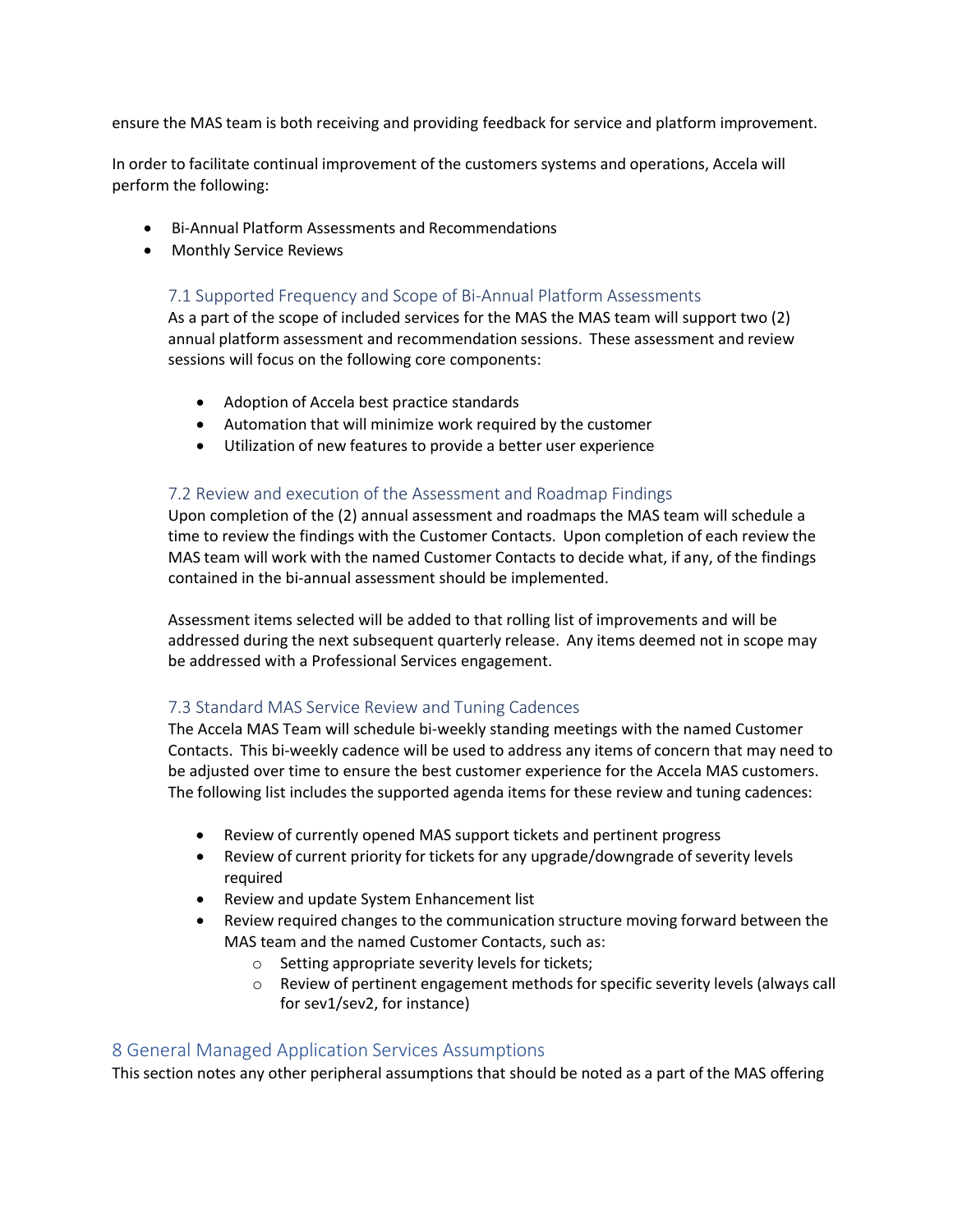## <span id="page-8-0"></span>8.1 Customer Cooperation

Accela must be able to reproduce errors to resolve them. Agency agrees to reasonably cooperate and work closely with Accela to reproduce errors, including conducting diagnostic or troubleshooting activities, implementation of fixes or updates previously provided by Accela, or providing information as reasonably requested and appropriate. Accela may access Agency contacts account and/or an admin account and/or Agency's personnel may be asked to provide remote access to their internal system for,without limitation, conducting diagnostic or troubleshooting activities, or implementation of fixes or updates previously provided by Accela.

### <span id="page-8-1"></span>8.2 Third Party Product Support

Accela disclaims all support obligations for such third-party software, unless expressly specified by Accela in Customer's Agreement.

# <span id="page-8-2"></span>8.3 Named MAS Team Account Lead

Accela will provide a named team representative for any MAS customers. The named MAS team member will act as a lead for the account, have knowledge of the customers system, provide oversite for any support cases created with Accela, and will actively participate in any assessment and review cadences.

# <span id="page-8-3"></span>8.4 Peripheral Online Support Material

Available twenty-four (24) hours, seven (7) days a week, Accela will make available to Customers certain archived software updates and other technical information in Accela's online support databases for their reference.

### <span id="page-8-4"></span>8.5 MAS General Service Exclusions

The following Support Exclusions are not covered by this Managed Application Services Policy:

- MAS assistance required due to Customer's or any End User's or third party's misuse of the Services.
- MAS assistance during times outside of Accela's regular business hours stated above.
- MAS assistance necessitated by external factors outside of Accela's reasonable control, including any force majeure event or Internet access or related problems beyondthe Service demarcation point.
- MAS assistance of or caused by customizations (if outside of Accela's best practice recommendations), configuration changes, scripting, or data loss caused by or on behalf of Customer or any End User.
- MAS assistance of or caused by Customer's or any End User's or third party's equipment, software or other technology (other than third party equipment within Accela's direct control).
- MAS assistance to resolve or work-around conditions which cannot be reproduced in Accela's support environment beyondacommerciallyreasonableeffort.
- Support of any software add-ons supplied together with the Service (except where specifically referenced in the MAS Agreement).
- Any support services falling within these Support Exclusions may be provided by Accela at its discretion and, if so provided, may be subject to additional pricing and support terms as specified by Accela.
- **PLEASE NOTE: CUSTOMERS MIGRATING FROM ON-PREM TO SAAS**

FOR CUSTOMERS MIGRATING FROM ON-PREM TO SAAS, ELEMENTS OF MANAGED APPLICATION SERVICE THAT RELY ON ACCELA'S SAAS SERVICE, AS DELINEATED IN THE SUBSCRIPTION SERVICE AGREEMENT, ARE APPLICABLE ONLY UPON COMPLETION OF THE MIGRATION AND PRODUCTION-USE OF CUSTOMER'S SOLUTION WITHIN THE ACCELA